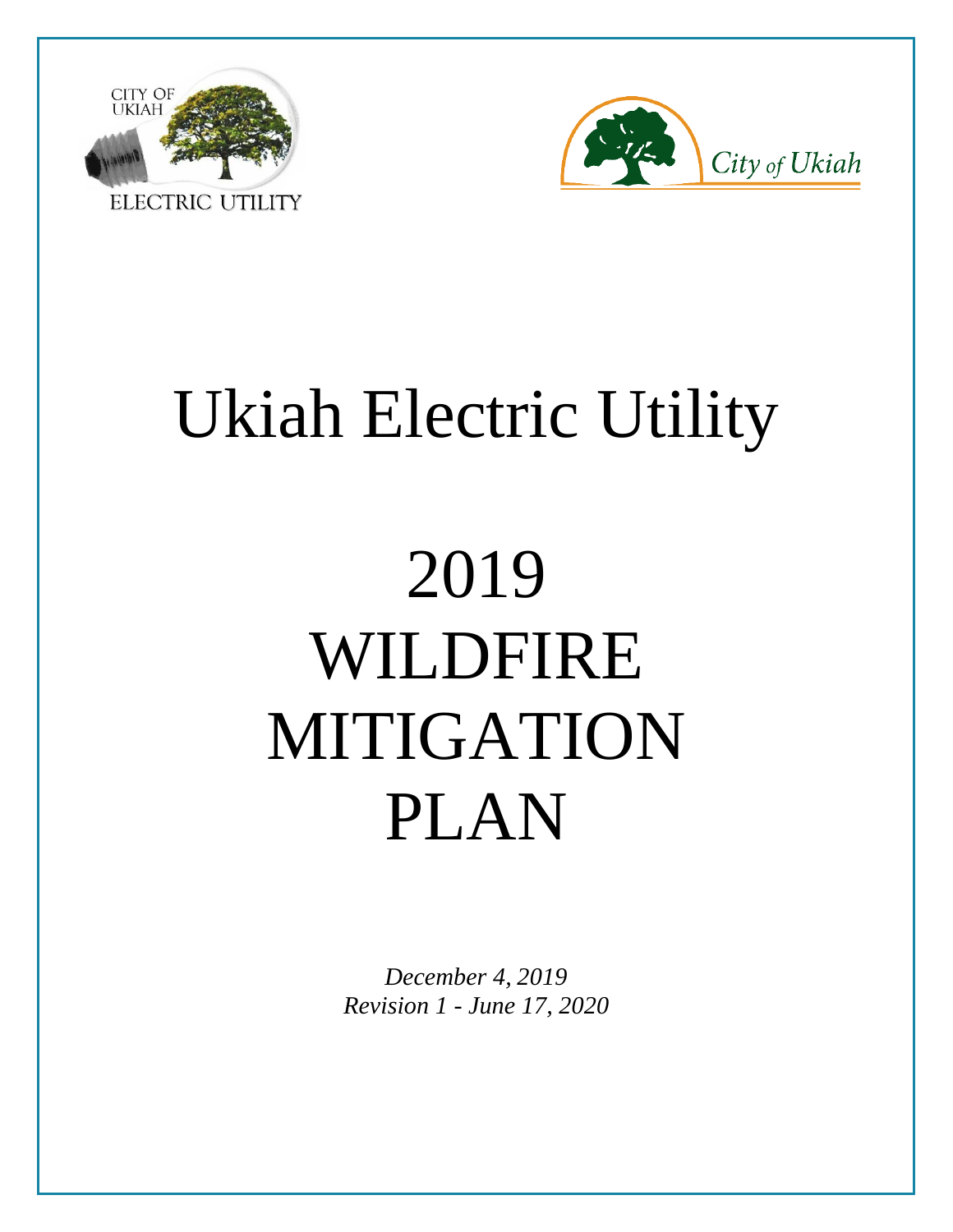# **TABLE OF CONTENTS**

| 1.             |                 |                                                         |  |
|----------------|-----------------|---------------------------------------------------------|--|
|                | A.              |                                                         |  |
|                | <b>B.</b>       |                                                         |  |
|                | $C_{\cdot}$     |                                                         |  |
|                | D.              |                                                         |  |
| 2.             |                 |                                                         |  |
|                | A.              |                                                         |  |
|                | <b>B.</b>       |                                                         |  |
|                | $C_{\cdot}$     |                                                         |  |
|                | D.              |                                                         |  |
| 3.             |                 |                                                         |  |
|                | A.              |                                                         |  |
|                | <b>B.</b>       |                                                         |  |
|                | $\mathcal{C}$ . | COORDINATION WITH JOINT POLE INFRASTRUCTURE PROVIDERS 9 |  |
|                | D.              | COORDINATION WITH CITY OF UKIAH DEPARTMENTS 10          |  |
|                | Ε.              | CAL OES STANDARDIZED EMERGENCY MANAGEMENT SYSTEM  11    |  |
| $\mathbf{4}$ . |                 |                                                         |  |
|                | A.              |                                                         |  |
|                | <b>B.</b>       | ENTERPRISE SAFETY AND WILDFIRE RISK METHODOLOGY  12     |  |
|                | $C_{\cdot}$     |                                                         |  |
|                | D.              |                                                         |  |
|                | Ε.              |                                                         |  |
| 5.             |                 |                                                         |  |
|                | A.              |                                                         |  |
|                | <b>B.</b>       |                                                         |  |
|                | C.              |                                                         |  |
|                | D.              |                                                         |  |
|                | E.              |                                                         |  |
|                | F.              |                                                         |  |
|                | G.              |                                                         |  |
|                | H.              |                                                         |  |
|                | $\mathbf{I}$ .  | PROGRAM – UEU WILDFIRE PREVENTION PROGRAM 17            |  |
|                | J.              | PROGRAM - UEU 5-YEAR CAPITAL IMPROVEMENT PLAN 17        |  |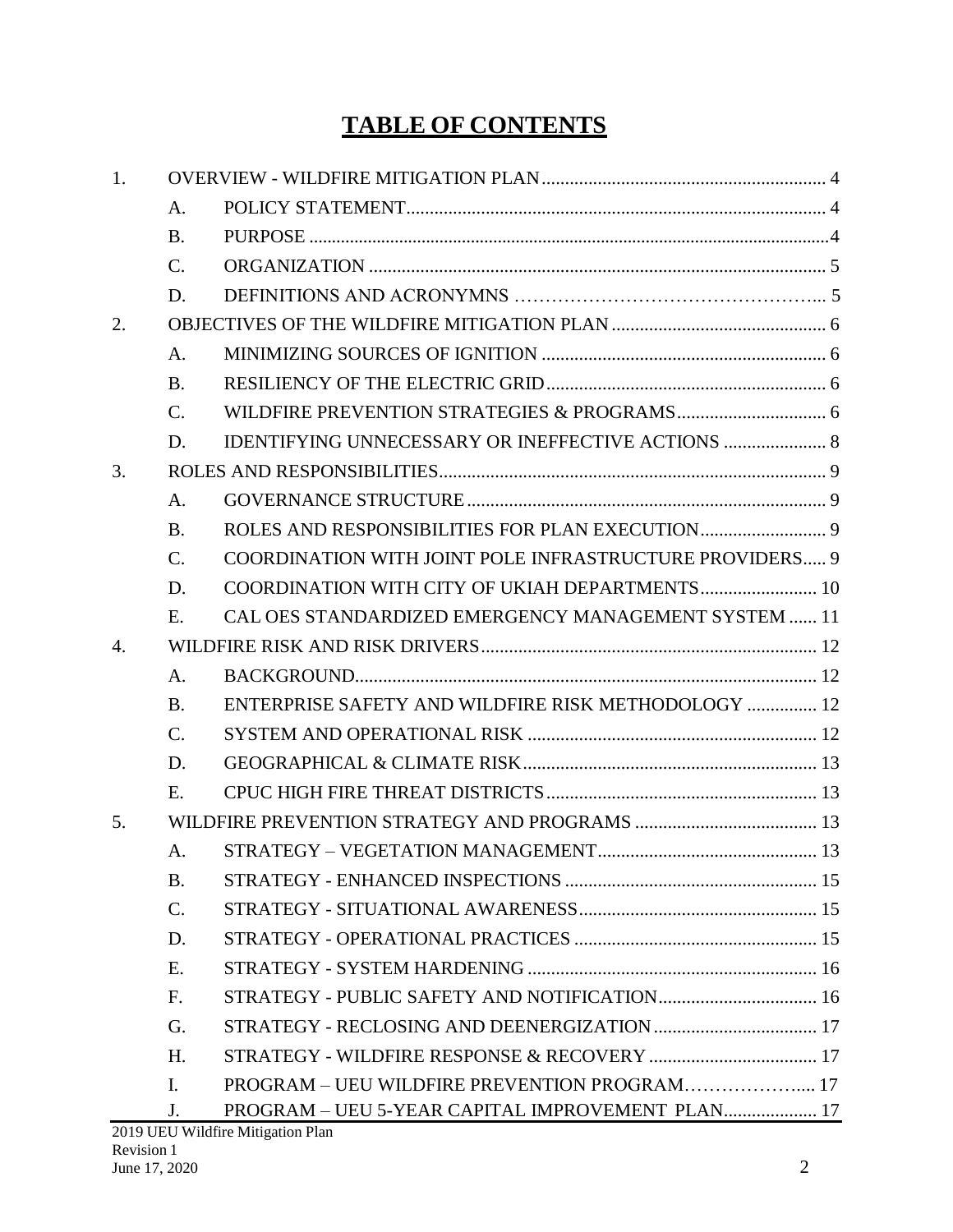| 6.  |             |                                                                |  |
|-----|-------------|----------------------------------------------------------------|--|
| 7.  |             |                                                                |  |
| 8.  |             |                                                                |  |
|     | A.          | METRICS FOR MEASURING PLAN PERFORMANCE  19                     |  |
|     | <b>B.</b>   |                                                                |  |
|     | C.          |                                                                |  |
|     | D.          | <b>IDENTIFYING AND CORRECTING DEFICIENCIES IN THE PLAN  21</b> |  |
|     | $E_{\rm c}$ |                                                                |  |
| 9.  |             |                                                                |  |
| 10. |             | <b>APPENDICIES</b><br>A. CPUC FIRE THREAT MAP                  |  |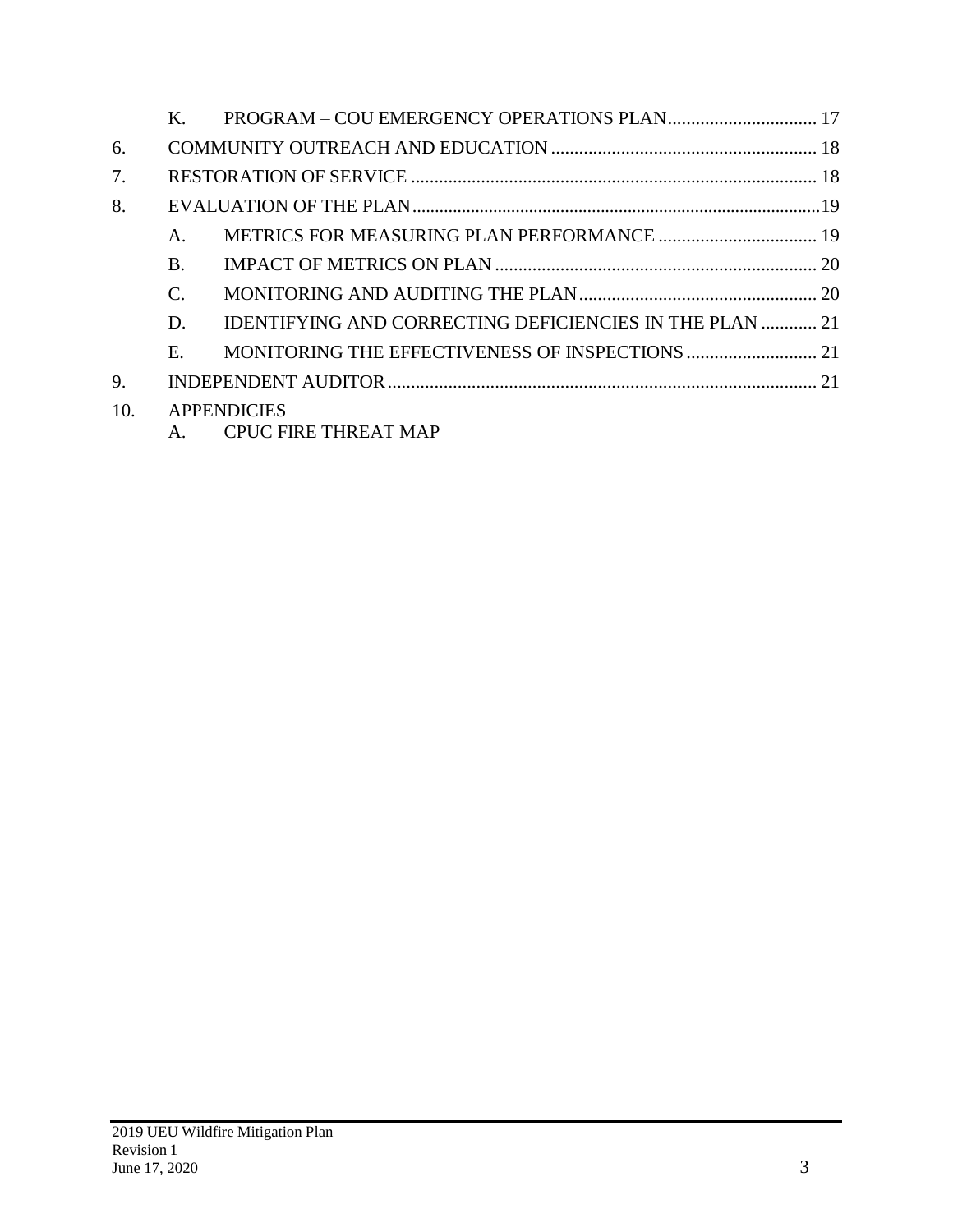#### <span id="page-3-0"></span>**1. OVERVIEW**

#### **A. POLICY STATEMENT**

<span id="page-3-1"></span>Ukiah Electric Utility has been operating its electric system for over one-hundred years. Public and employee safety is paramount in the operation, construction and maintenance of the electric system. Given recent, catastrophic wildfires in California, the state passed Senate Bill (SB) 901 in September 2018. The law requires utilities to prepare wildfire mitigation measures if the utility's overhead electrical lines and equipment are located in an area that has a significant risk of wildfire resulting from those electrical lines and equipment. The law requires the wildfire mitigation measures to incorporate specific information and procedures and requires the local publicly owned electric utility, before January 1, 2020, and annually thereafter, to prepare a wildfire mitigation plan. Portions of Ukiah Electric Utility's (UEU) electrical infrastructure is located in and adjacent California Public Utilities Commission (CPUC) designated Tier 2 wildfire threat areas.

UEU's overarching goal is to provide safe, reliable, and economic electric service to its local community. In order to meet this goal, UEU constructs, maintains, and operates its electrical lines and equipment in a manner that minimizes the risk of catastrophic wildfire posed by its electrical lines and equipment.

#### **B. PURPOSE OF THE WILDFIRE MITIGATION PLAN**

<span id="page-3-2"></span>This Wildfire Mitigation Plan (WMP) describes the range of activities that UEU is taking or considering, to mitigate the threat of power-line ignited wildfires, including its various programs, policies, and procedures. This plan complies with the requirements of Public Utilities Code section 8387 for publicly owned electric utilities to prepare a wildfire mitigation plan by January 1, 2020, and annually thereafter. The Plan will be iterative, promote continuous improvement year-overyear, and represent best efforts to implement industry best practices in a prudent and reasonable manner.

UEU is a department within the City of Ukiah. For wildfire prevention and response, UEU is subordinate to the Ukiah Valley Fire Authority (UVFA) and City of Ukiah Police Department (UPD).

The City of Ukiah adopted a Emergency Operations Plan (EOP) in 2007 and the Building Community Preparedness and Resilience Program in 2019. The UEU Wildfire Mitigation Plan supports the aspirational goals of these plans in the area of Wildland Fire. The objectives of the Plans specifically supported by this UEU Wildfire Mitigation Plan are as follows:

- 1. Educate the public about wildland fire dangers and the steps that can be taken to prevent or minimize their effects.
- 2. Maintain Emergency Operations Center for coordination of information and resources.
- 3. Reduce the potential for destructive actions of the fire should ignition occur, utilizing fire preplans, ensuring a properly trained, staffed, and equipped emergency response capability, and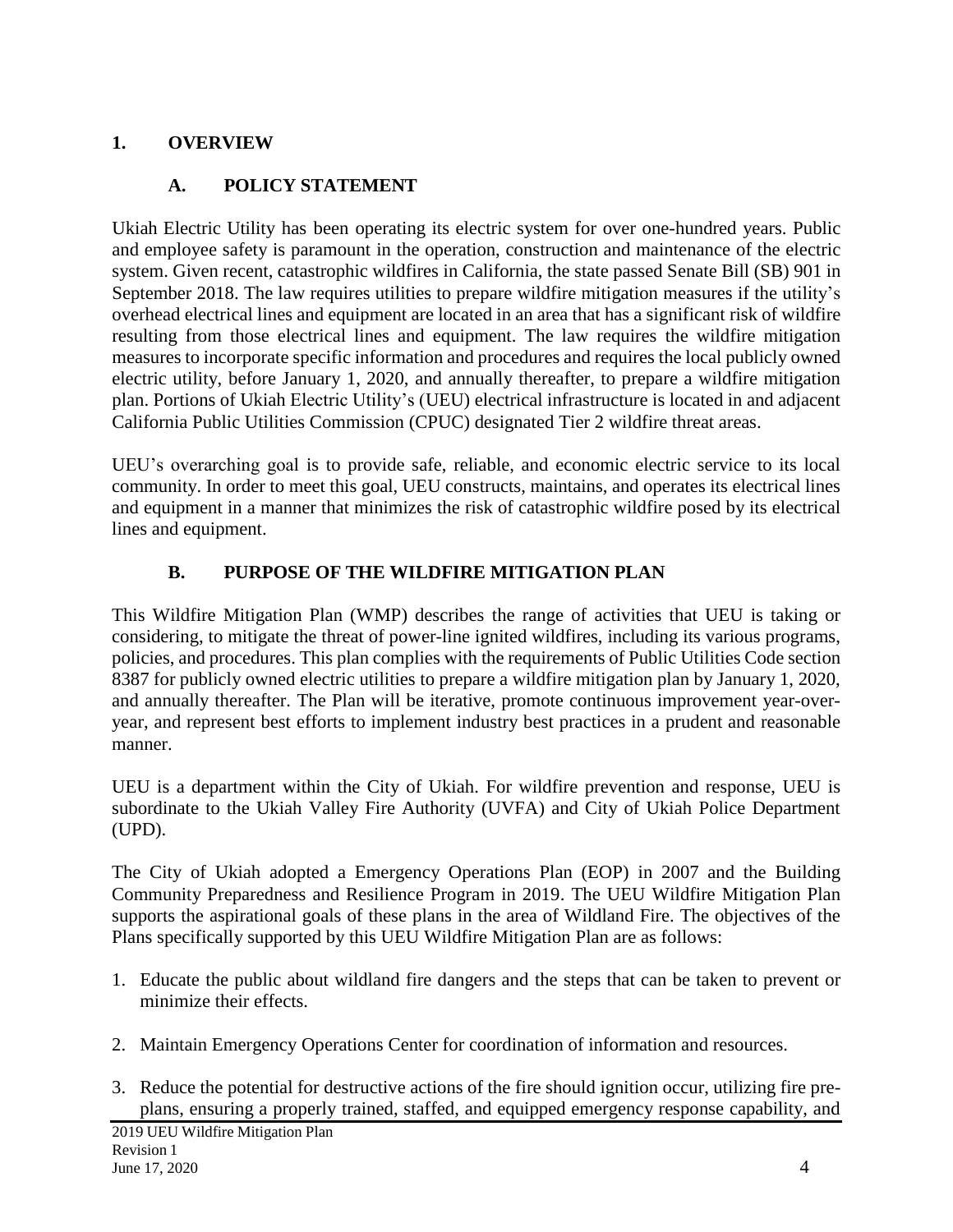timely response to prevent the spread of the fire, minimizing risks to humans and property.

4. Ensure that adequate resources are available to pre-plan for incidents that may occur in the high fire hazard severity zones within the City of Ukiah.

# **C. ORGANIZATION OF THE WILDFIRE MITIGATION PLAN**

<span id="page-4-0"></span>This Wildfire Mitigation Plan includes the following elements:

- Section 2 Objectives of the Plan;
- Section 3 Roles and responsibilities for carrying out the Plan;
- Section 4 Identification of key wildfire risks and risk drivers;
- Section 5 Description of wildfire prevention, mitigation, and response strategies and programs;
- Section 6 Community outreach and education;
- Section 7 Restoration of service following a wildfire;
- Section 8 Metrics for evaluating the Performance of the WMP and identifying areas for improvement;
- Section 9 Independent audit of the Plan.

# **D. DEFINITIONS AND ACRONYMNS**

- a. COU or City City of Ukiah
- b. CPUC California Public Utilities Commission is a regulatory agency that regulates privately owned public utilities in California.
- c. ICS Incident Command System is a standardized approach to the command, control and coordination of emergency response.
- d. IR Infrared technology that uses thermography to recognize hot spots in electrical equipment.
- e. EOP Emergency Operations Plan is a City Plan, formerly known as the Multi Hazard Emergency Response Plan that establishes communication, facilitates collaboration and ensures compliance with local, state and federal emergency management agencies.
- f. LIDAR Light detection and ranging is a remote sensing technology that uses light in the form of a pulsed laser to measure distances.
- g. MTA Mendocino Transit Authority
- h. OES Mendocino County Sheriff's Office of Emergency Services
- i. SCADA Supervisory Control and Data Acquisition is a computer system for gathering and analyzing real time data.
- j. UEU Ukiah Electric Utility.
- k. UPD Ukiah Police Department.
- l. UVFA Ukiah Valley Fire Authority.
- m. WMP Wildfire Mitigation Plan refers to this plan as ordered by Senate Bill 901.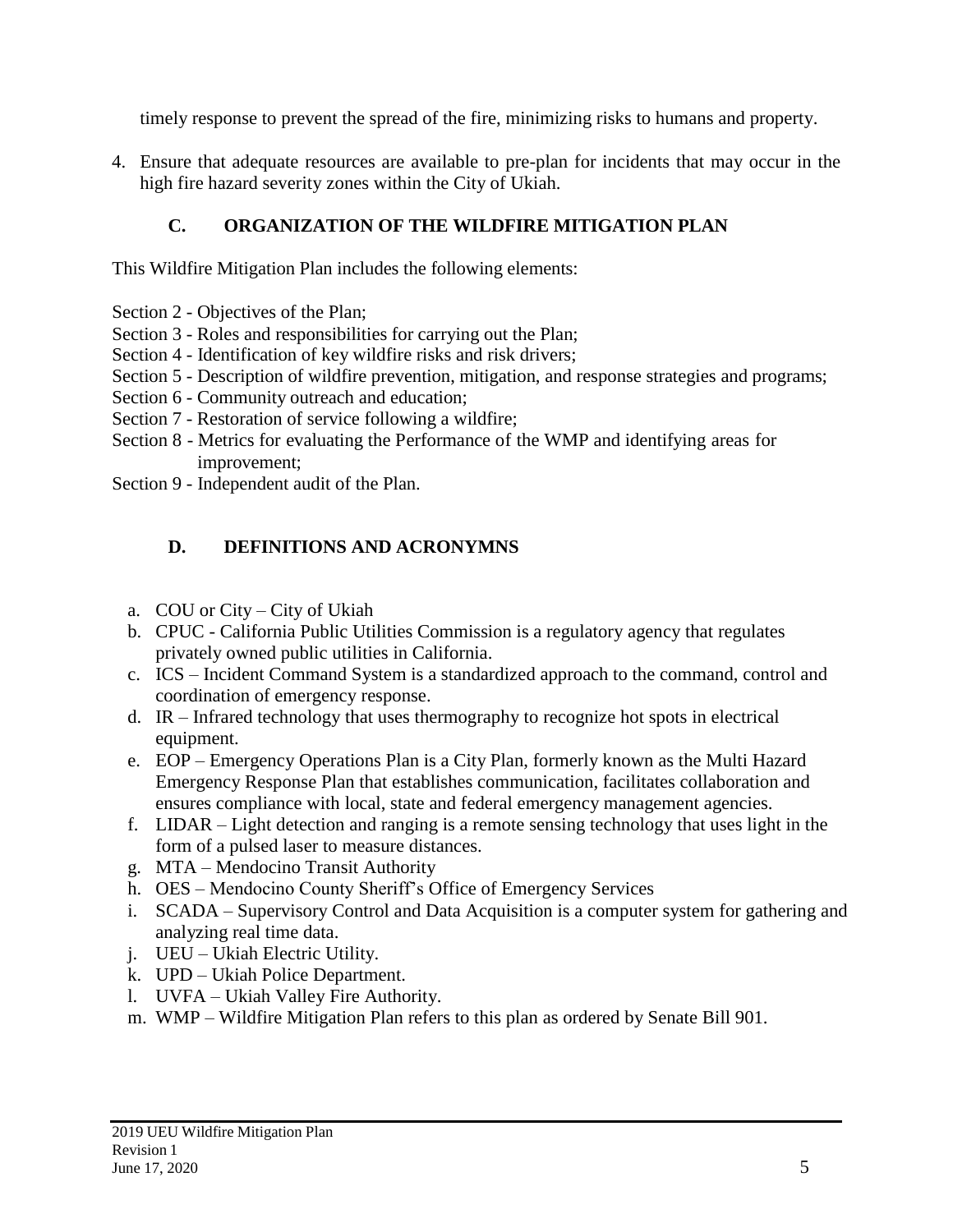#### <span id="page-5-0"></span>**2. OBJECTIVES OF THE WILDFIRE MITIGATION PLAN**

# **A. MINIMIZING SOURCES OF IGNITION**

<span id="page-5-1"></span>The primary goal of this WMP is to minimize the probability that UEU's transmission and distribution system may be the origin or contributing source for the ignition of a fire as well as to protect the system from wildfire damage.

UEU is in the process of evaluating prudent and cost-effective improvements to its physical assets, operations, and training to help meet this objective. UEU will implement those changes consistent with this WMP as staffing and budget allows.

# **B. RESILIENCY OF THE ELECTRIC GRID**

<span id="page-5-2"></span>The secondary goal of this WMP is to improve the resiliency of the electric grid. As part of the development and on-going implementation of this plan, UEU will assess new industry practices and technologies that will reduce the likelihood of an interruption (frequency) in service and improve the restoration of service.

Other resiliency efforts include mitigating fire fuels that area that are a threat to our facilities and equipment. Additionally, improved fire coordination will improve resiliency and help avoid the need for public safety power shut off protocols during high fire threat weather. Fire fuels reduction and improved fire response will be addressed in the UEU Wildfire Prevention Program that is in development and described in Section 5.

# <span id="page-5-3"></span>**C. WILDFIRE PREVENTION STRATEGIES & PROGRAMS**

# **1. Strategies**

The following strategies are part of this Plan and described in more detail in Section 5.

# • VEGETATION MANAGEMENT

These strategies help to control vegetation near to UEU overhead transmission and distribution lines so they better adhere to clearance specifications. They also include fire fuels mitigation and other work in order to prevent our system from causing a fire and to protect our system from fire.

# • ENHANCED INSPECTIONS

These strategies consist of assessment and diagnostic activities as well as associated corrective actions. The practices in this category aim to ensure all infrastructure is in working condition and vegetation adheres to defined minimum distance specifications.

#### • SITUATIONAL AWARENESS

These strategies consist of methods to improve system visualization and awareness of environmental conditions. The practices in this category aim to provide tools to improve the other components of the plan.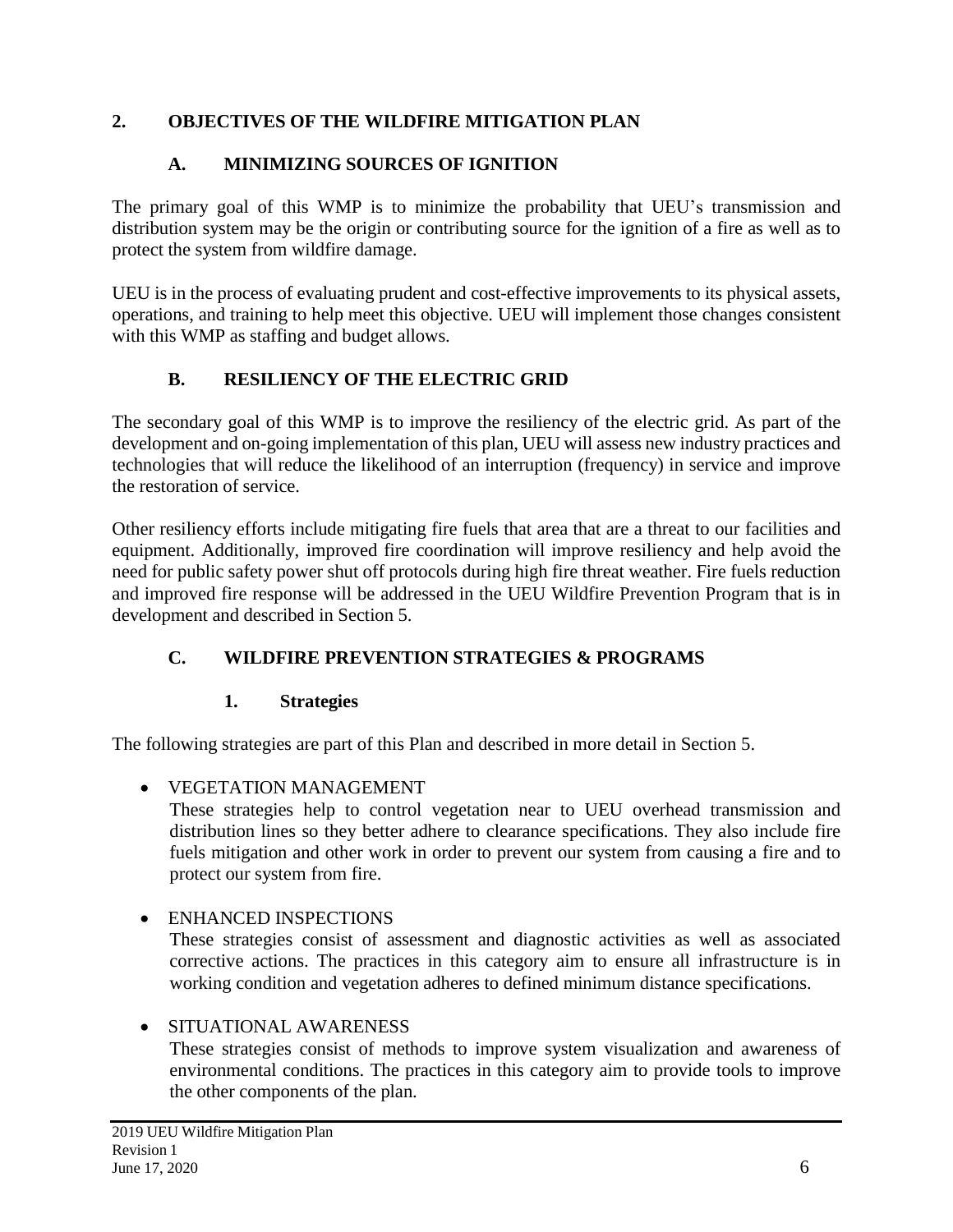#### • OPERATIONAL PRACTICES

These strategies consist of proactive, day-to-day actions taken to mitigate wildfire risks. The practices in this category aim to ensure UEU is prepared in high-risk situations, such as dry, windy environmental conditions.

#### • SYSTEM HARDENING

These strategies consist of system, equipment, and structure design and technical upgrades. The practices in this category aim to improve system hardening to prevent contact between infrastructure and fuel sources, such as vegetation and animals. It also includes making the system more resilient to wildfire and other disasters.

#### • PUBLIC SAFETY AND NOTIFICATION

These strategies will focus on ways to engage the community as partners in preventing and identifying wildfire risk. They include improving outage notification and other items in the interest of public safety.

• RECLOSING AND DEENERGIZATION These strategies include discussion of de-energization as well as circuit reclosing.

• WILDFIRE RESPONSE & RECOVERY

These strategies consist of procedures to react to wildfire or other related emergency conditions. The practices aim to formalize protocols for these situations, so UEU can provide an adequate response and recovery.

#### **2. Programs**

The strategies above will, as budgetary constraints and staffing permit, be developed and implemented through the following programs that are either active or are being created and coordinated as part of this WMP and are described in more detail in Section 5.

- UEU Wildfire Prevention Program (In development)
- UEU Distribution 5-year Capital Improvement Program
- COU Emergency Response Plan (EOP)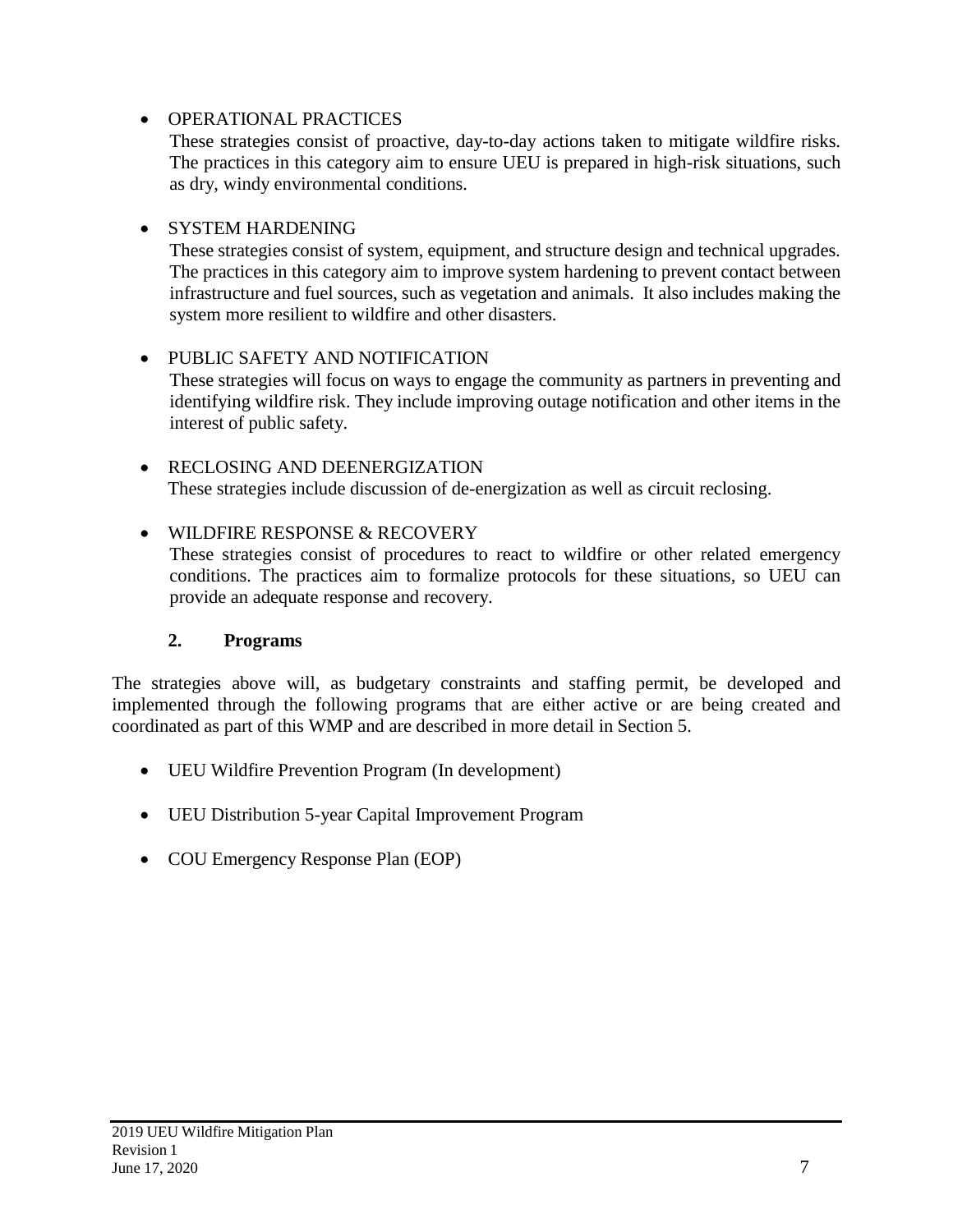|                 | Wildfire<br><b>Prevention Plan</b><br>(in development) | 5-year Capital<br><b>Improvement Plan</b> | <b>COU EOP</b> |
|-----------------|--------------------------------------------------------|-------------------------------------------|----------------|
| Vegetation      | $\mathbf{X}$                                           |                                           |                |
| Management      |                                                        |                                           |                |
| Enhanced        | $\mathbf{x}$                                           | X                                         |                |
| Inspections     |                                                        |                                           |                |
| Situational     |                                                        | X                                         | $\mathbf{X}$   |
| Awareness       |                                                        |                                           |                |
| Operational     |                                                        | X                                         | $\mathbf{X}$   |
| Practices       |                                                        |                                           |                |
| System          |                                                        | X                                         | $\mathbf{X}$   |
| Hardening       |                                                        |                                           |                |
| Public Safety & | $\mathbf{X}$                                           |                                           | $\mathbf{X}$   |
| Notification    |                                                        |                                           |                |
| Reclosing $\&$  | $\mathbf{x}$                                           | $\mathbf{X}$                              | $\mathbf{X}$   |
| De-energization |                                                        |                                           |                |
| Wildfire        | $\mathbf{x}$                                           |                                           | $\mathbf{x}$   |
| Response &      |                                                        |                                           |                |
| Recovery        |                                                        |                                           |                |

#### **UEU Wildfire Prevention Strategies and Program Matrix**

#### **D. IDENTIFYING UNNECESSARY OR INEFFECTIVE ACTIONS**

<span id="page-7-0"></span>The final goal for this WMP is to measure the effectiveness of specific wildfire mitigation strategies. UEU will assess the merits of modifications. This plan will also help determine if more costeffective measures would produce the same or improved results.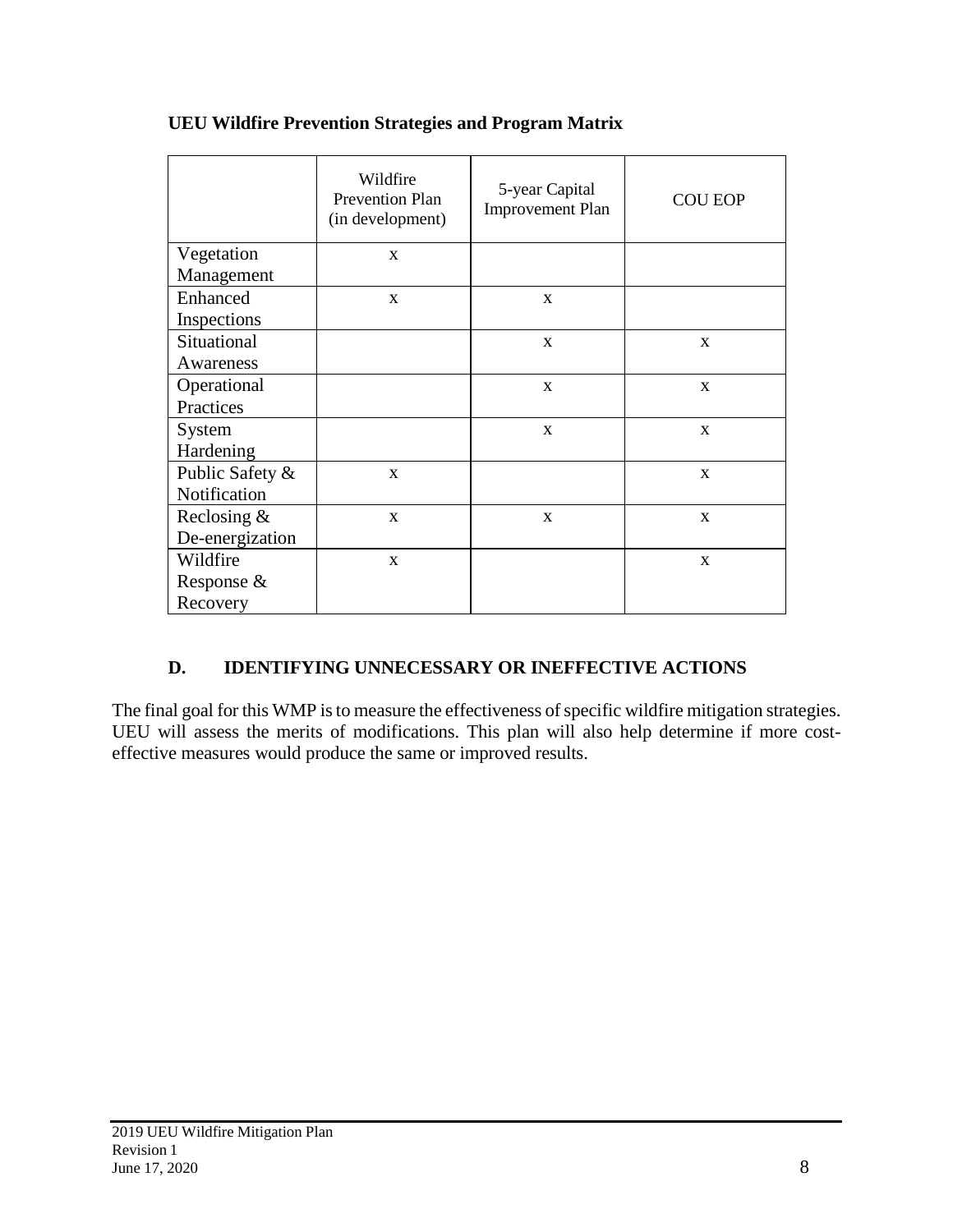#### <span id="page-8-0"></span>**3. ROLES AND RESPONSIBILITIES**

#### **A. UEU GOVERNANCE STRUCTURE**

<span id="page-8-1"></span>

This WMP is subject to the direct supervision by the Ukiah City Council (Council), and will be implemented by the UEU Director ("Director"). The City of Ukiah, a general law city, has a City Council - manager form of governance. The City Council is the Utility Commission for UEU.

#### **B. ROLES AND RESPONSIBILITIES FOR PLAN EXECUTION**

<span id="page-8-2"></span>**Executive Level Responsibility:** The Director will oversee implementation and ensure that staff follow procedures and protocols. The Assistant Director will manage the execution of performance monitoring. This includes providing guidance to staff and leading the development of reports. The staff responsible for each metric area will aggregate relevant metrics at the direction of the Assistant Director.

**1. Program Owners:** The table below outlines the current assignments and are subject to change.

| Program                                | ()wner                            |
|----------------------------------------|-----------------------------------|
| <b>UEU Wildfire Prevention</b>         | COU Fire Marshal's Office and UEU |
| Program                                | Director                          |
| <b>UEU Distribution 5-year Capital</b> | <b>UEU</b> Assistant Director     |
| <b>Improvement Program</b>             |                                   |
| <b>UEU EOP</b>                         | <b>UEU</b> Assistant Director     |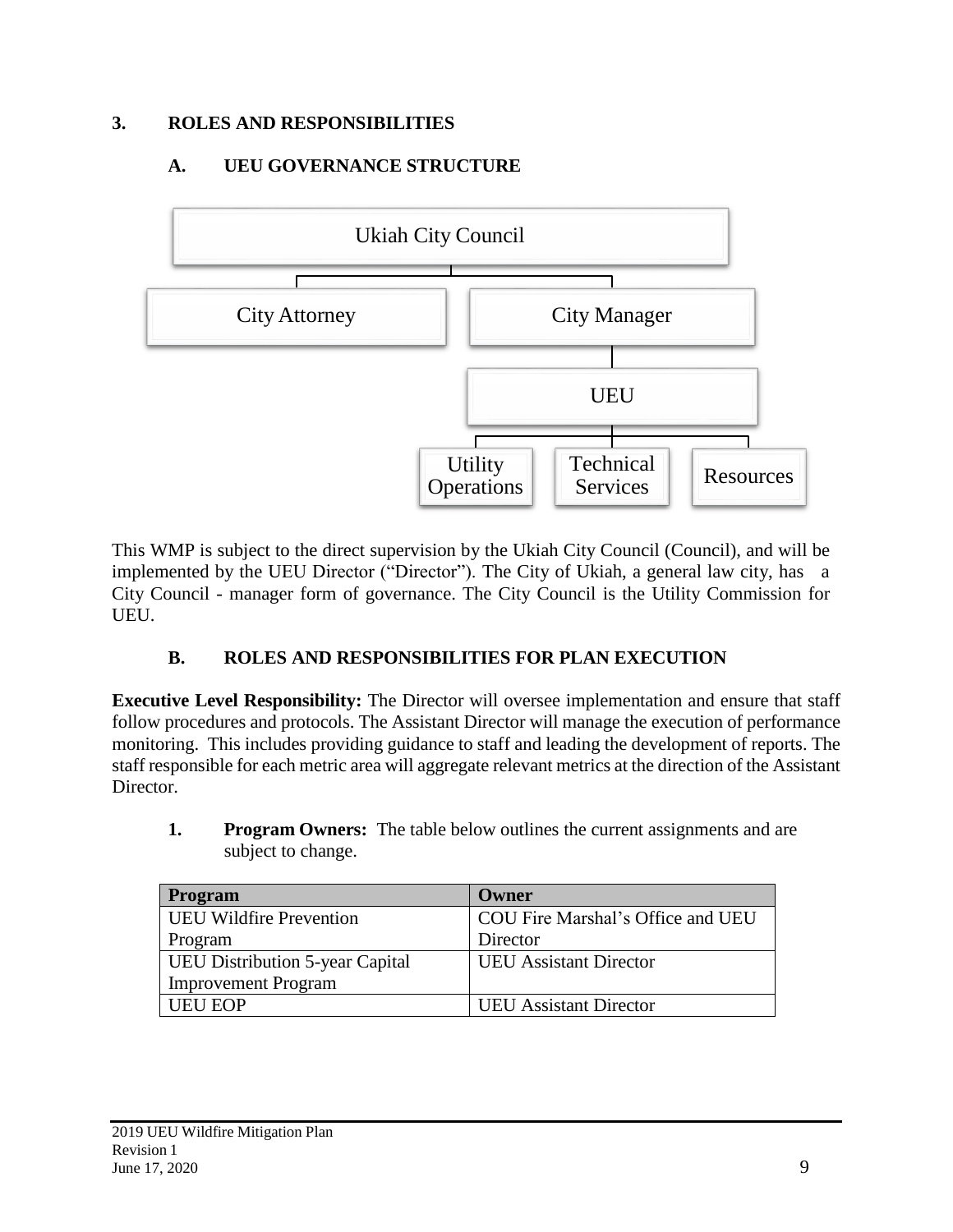**2. Strategy Leads:** The table below outlines the proposed assignments and are subject to change.

| <b>Strategy</b>                    | <b>Lead Personnel</b>                       | <b>Key Technical Personnel</b>                                      |
|------------------------------------|---------------------------------------------|---------------------------------------------------------------------|
| <b>Vegetation Management</b>       | Electric Superintendent                     | Senior Electrical Engineer                                          |
| <b>Enhanced Inspections</b>        | Electric Superintendent                     | Senior Electrical Engineer<br>Electric Superintendent<br>Foreman    |
| <b>Situational Awareness</b>       | <b>EU</b> Director                          | Senior Electrical Engineer<br><b>Electric Superintendent</b>        |
| <b>Operational Practices</b>       | <b>Assist. Electric Utility</b><br>Director | Senior Electrical Engineer<br><b>Electric Superintendent</b>        |
| <b>System Hardening</b>            | <b>Assist. Electric Utility</b><br>Director | Senior Electrical Engineer                                          |
| Public Safety & Notification       | <b>EU</b> Director                          | <b>EU Program Coordinator</b><br><b>Management Analyst</b>          |
| Reclosing & De-energization        | <b>Assist. Electric Utility</b><br>Director | Senior Electrical Engineer                                          |
| Wildfire Response $\&$<br>Recovery | Electric Superintendent                     | <b>COU Fire Chief</b><br>Senior Electrical Engineer<br>Line Foremen |

#### **C. COORDINATION WITH JOINT POLE INFRASTRUCTURE PROVIDERS**

For joint pole fire prevention, UEU takes the lead role and informs the subordinate providers when UEU identifies any compromised poles due to third-party attachments. UEU coordinates with communication and electric infrastructure providers throughout the year when work on the system effects their equipment and identifies safety issues. If UEU staff discovers a facility in need of repair owned by an entity, UEU may issue a notice to repair to the facility owner and work to ensure that necessary repairs are promptly completed. During emergencies, UEU assumes the primary role and informs providers when there is damage or risk to their equipment.

# **D. COORDINATION WITH CITY OF UKIAH DEPARTMENTS**

#### **U k i a h V a l l e y Fire Authority**

The Ukiah Valley Fire Authority is the lead agency in cooperation with UEU for implementation of the UEU Wildfire Prevention & Improved communication Program. UVFA is the City's lead for emergency operations directs UEU regarding public safety priorities.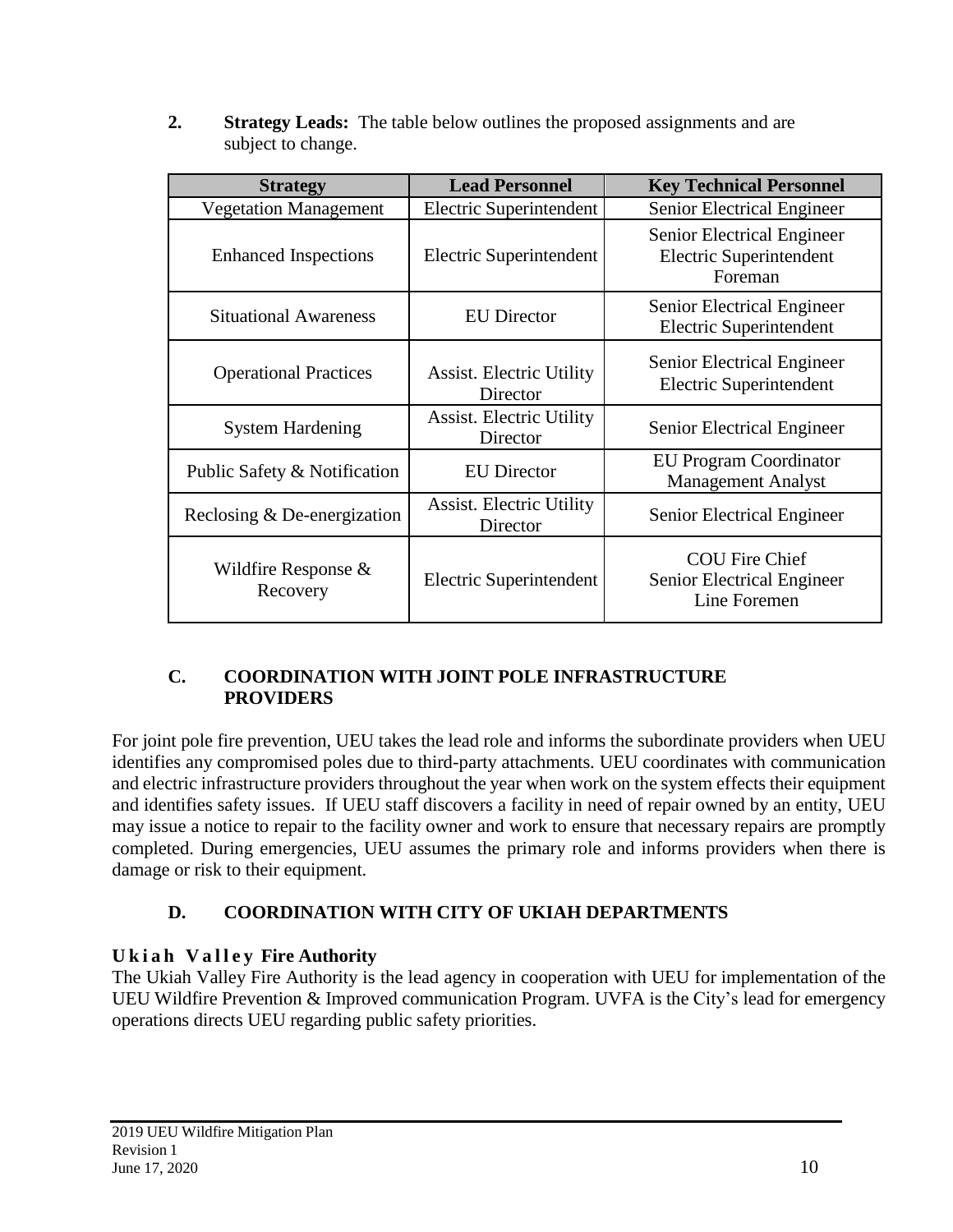#### **Ukiah Police Department**

UEU coordinates with UPD and is subordinate for emergency and public safety issues. UEU will work closely with the UPD for situational awareness and other public safety issue related to this WMP.

#### **Ukiah Public Works Department**

UEU is investigating opportunities to harden the electrical system and increase survivability for traffic control, water and wastewater infrastructures. During wildfires and other public safety events, UEU closely will work with Public Works to ensure water/wastewater facilities and other critical infrastructure have power. These facilities are not only critical for defending the City from wildfire, but are essential for safe repopulation following any disaster. Additionally, the Mendocino Transit Authority (MTA) is a critical operation for evacuations during emergencies and will be part of planning and operational reviews process.

#### **Ukiah Community Services Department**

UEU is partnered with the COU Community Services Department as part of the UEU Wildfire Prevention Program for fire fuels mitigation as well as other programs and projects.

#### **Other COU Departments and Administration**

UEU, as a member of the City of Ukiah Team, will work to ensure information regarding warnings, alerts, and widespread outages are shared with other departments. The City Communications Team will be an integral part of getting information out to the media and public and will be coordinated with either and/or both the City's EOC as well as any Incident Command in place.

#### **E. CAL OES STANDARDIZED EMERGENCY MANAGEMENT SYSTEM**

As a utility department of the COU located in Mendocino County, UEU may participate in various emergency operation centers depending on the situation and lead agency. As a local governmental agency, COU has planning, communication, and coordination obligations pursuant to the California Office of Emergency Services' Standardized Emergency Management System ("SEMS") Regulations, adopted in accordance with Government Code section 8607. The SEMS Regulations specify roles, responsibilities, and structures of communications at five different levels: field response, local government, operational area, regional, and state. The COU maintains a EOP that includes UEU. The COU works closely with Mendocino County to coordinate emergency operations, including the Mendocino County Sherriff's Office of Emergency Services (OES).

The Mendocino County Sheriff's Office of Emergency Services (OES) coordinates with Federal, State, and local agencies to prepare, respond, and recover from emergencies and natural disasters.

• OES is responsible for maintaining and updating the County Multi Hazard Mitigation Plan, which is an all hazards plan for Mendocino County.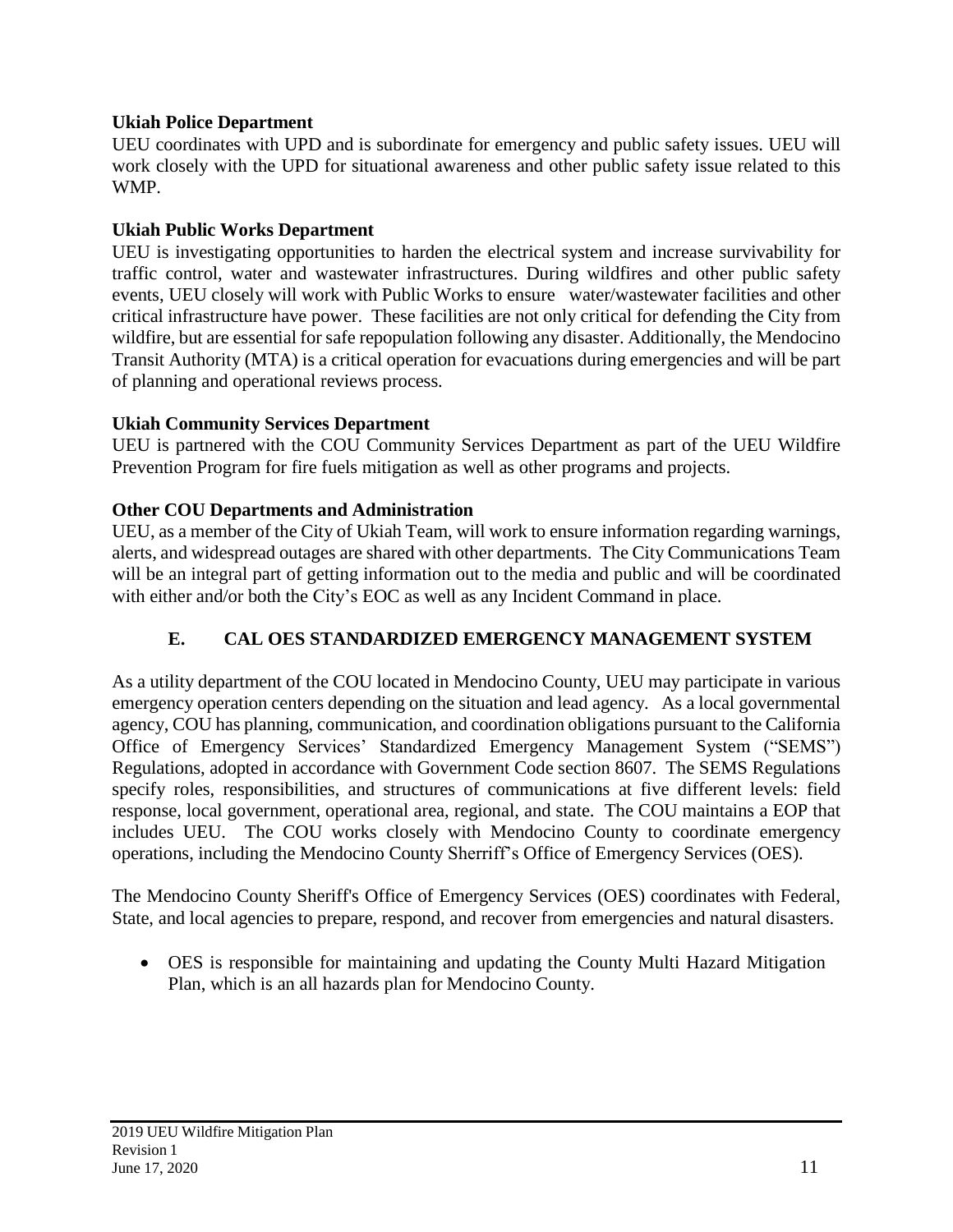- OES also coordinates and maintains the county Emergency Operation Center (EOC). The EOC can be used during a major incident to carry out the principles of emergency preparedness and emergency management between multiple agencies.
- The Office of Emergency Services provides technical advice to the Sheriff on local emergency declarations and his direct link to the California Governor's Office of Emergency Services during disasters or any other critical incident. In the event of a major incident OES can work with CAL OES to obtain a Presidential proclamation.
- OES works closely with other local agencies assisting them in preparing emergency plans and in disaster training. OES works as a point of contact for local agenciesto the California Governor's Office of Emergency Services.

Pursuant to this structure, UEU coordinates and communicates with the relevant local, state and Federal agencies. This includes participating in City & County EOC exercises as well as providing annual safety meetings. Pursuant to the Emergency Operations Program, an UEU EOC Liaison will participate in the City or County EOC using the standardized Incident Command System (ICS).

# <span id="page-11-0"></span>**4. WILDFIRE RISK AND RISK DRIVERS**

# **A. BACKGROUND**

Ukiah typically experiences cool, wet winters and hot, dry summers creating extreme fire weather conditions especially from May through October. Daily temperatures during fire seasons (June-October) can be above 90° Fahrenheit with a relative humidity of less than 30%. Typical vegetation within UEU's service territory include various types of trees including redwood, oak, pine and fir trees as well as annual grasses. Areas of dense brush and annual grasses are present, and result in high fire danger and significant fires especially during wind events. These conditions combine to create extreme fire danger. The risk of catastrophic wildfire in the area rises as the recent trend of drought conditions increases.

#### **B. ENTERPRISE SAFETY AND WILDFIRE RISK METHODOLOGY**

In order to ascertain the level of risk to our system, staff looked at our historic outages caused by animals, birds, vegetation, car-pole accidents, and overhead equipment failures as a way to assess wildfire risk. These events were selected because such events can create circumstances such as wire down or sparking that can result in an ignition source. Additionally, UEU will review historic fire records to see if there are other areas of risk that should be addressed.

# **C. SYSTEM AND OPERATIONAL RISK**

UEU's designs and constructs its electric facilities to meet or exceed the relevant federal, state, or industry standards. UEU uses the CPUC General Order (GO) 95 as a key industry standard for design and construction standards for overhead electrical facilities and, as such, meets or exceeds all applicable standards in GO 95. Additionally, UEU monitors and follow, as appropriate, the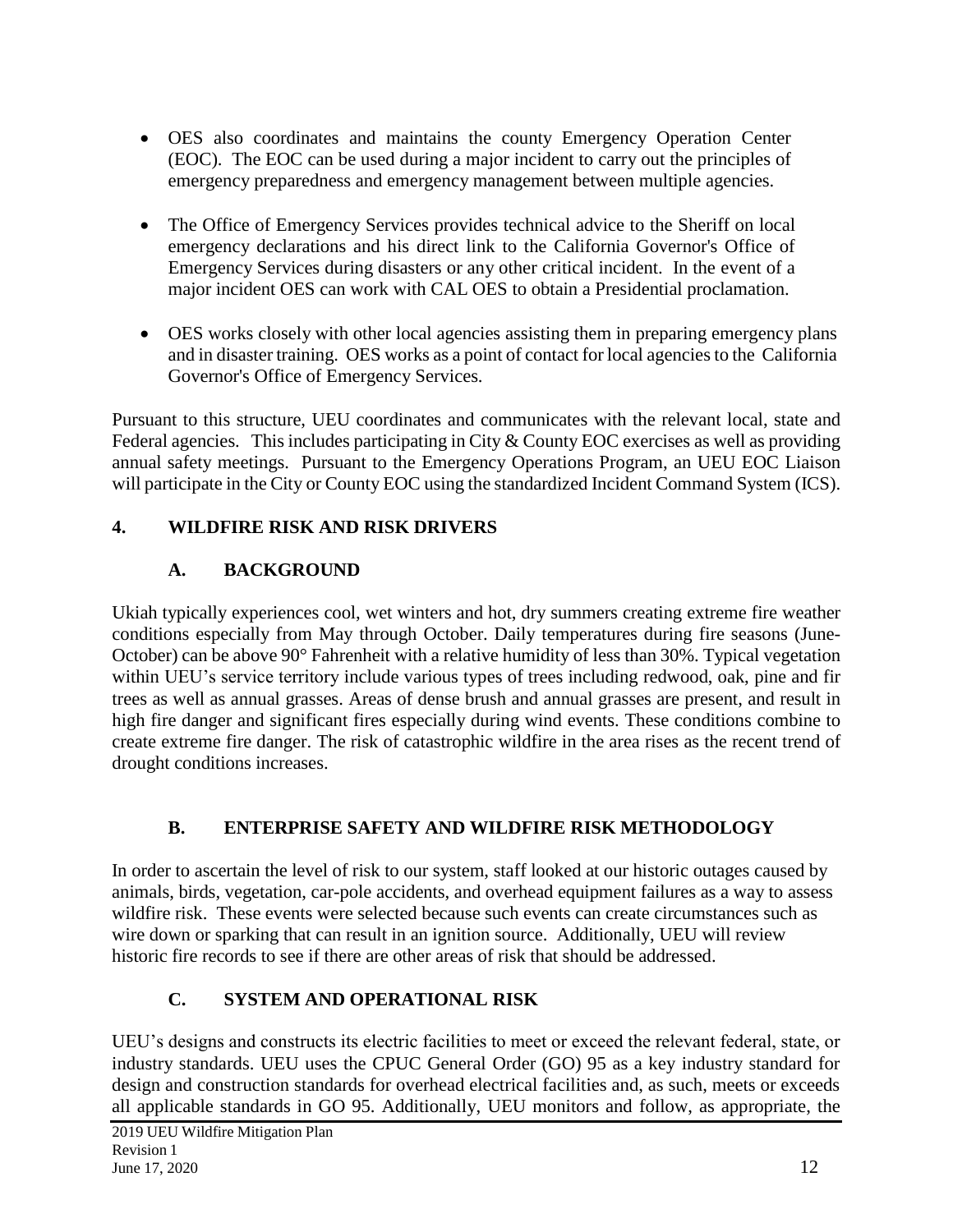National Electric Safety Code.

Risk drivers associated with design, construction, operations, and maintenance, within our 4.3 square mile service territory include CPUC Tier 2 high fire threat areas that account for approximately 10% of UEU's facilities.

# **D. GEOGRAPHICAL & CLIMATE RISK**

Within UEU's service territory and the surrounding areas, the primary risk drivers associated with geography and climate for wildfire are the following:

- a) Extended drought;
- b) Vegetation type;
- c) Vegetation density (especially the West side)
- d) Weather;
- e) High winds;
- f) Terrain;
- g) Low humidity;
- h) Changing weather patterns
- i) Community at risk
- j) Fire history

# **E. CPUC HIGH FIRE THREAT DISTRICTS**

UEU will incorporate the California Public Utility Commission's (CPUC) Fire Threat Map (Appendix A) into its construction, inspection, maintenance, repair, and clearance practices, where applicable.

UEU reviews CPUC Fire Threat Map annually to identify needed adjustments to hazard threat levels due to changes in urban development and/or vegetation conditions. When adjustments are identified, UEU collaborates with Ukiah Valley Fire Authority and City Departments and CAL FIRE to update the CPUC Fire Threat Map data and UEU's Fire Threat Map accordingly. The UEU's Fire Threat Map depicts the highest fire threat known.

# <span id="page-12-0"></span>**5. WILDFIRE PREVENTION STRATEGY AND PROGRAMS**

# **A. STRATEGY – VEGETATION MANAGEMENT**

UEU meets or exceeds the minimum industry standard vegetation management practices. For both transmission and distribution level facilities, UEU meets: (1) GO 95 Rule 35; and (2) the GO 95 Appendix E Guidelines to Rule 35 (See table below). These standards require significantly increased clearances in the High Fire Threat areas. The recommended time-of-trim guidelines do not establish a mandatory standard, but instead provide useful guidance to utilities. UEU has developed a tree inventory to catalog existing trees and will use specific knowledge of growing conditions and tree species to determine the appropriate time of trim clearance in each circumstance. UEU performs this work with arborists and a contract for tree trimming services as needed.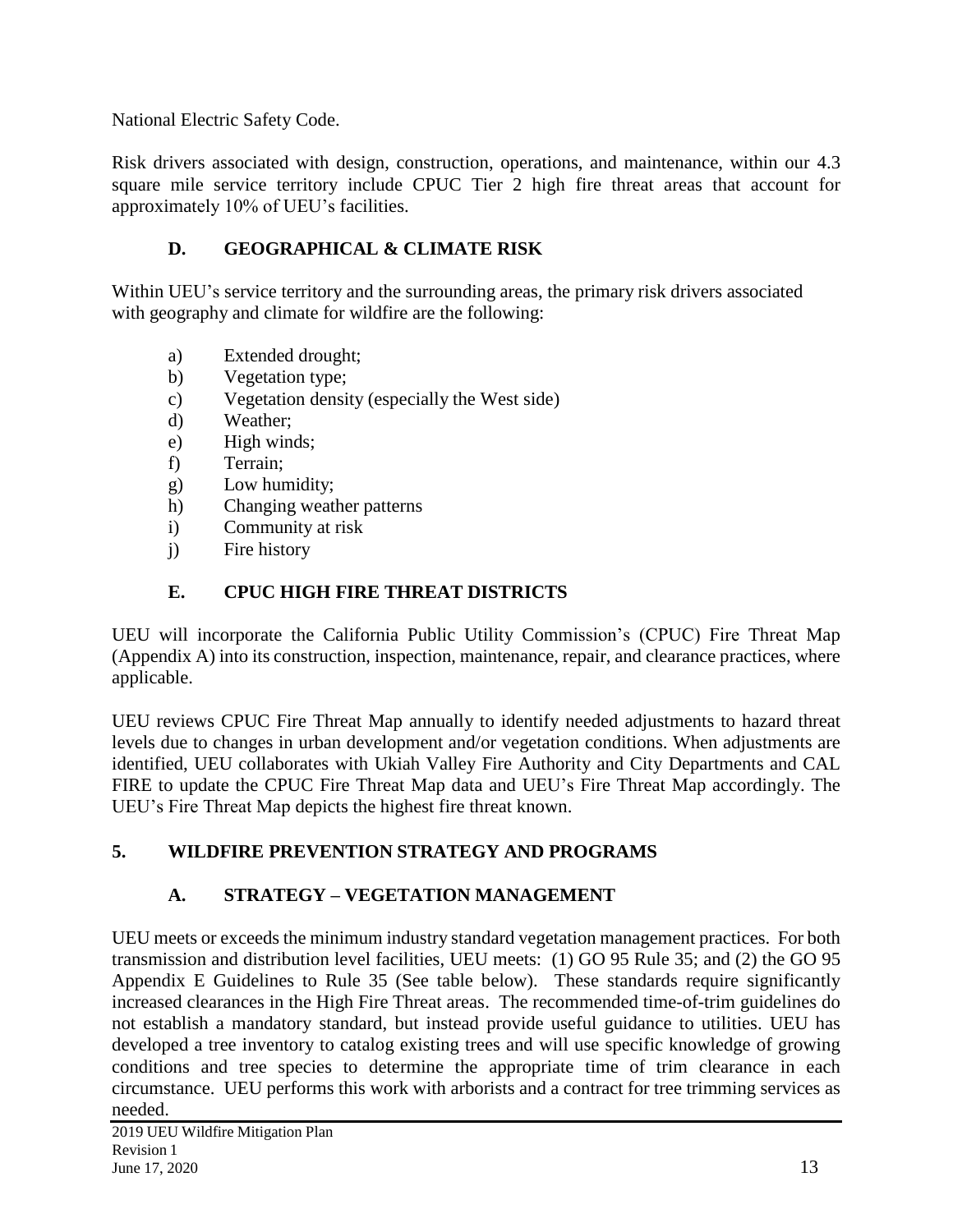#### **GO 95**

#### **Guidelines to Rule 35**

The radial clearances shown below are recommended minimum clearances that should be established, at time of trimming, between the vegetation and the energized conductors and associated live parts where practicable. Reasonable vegetation management practices may make it advantageous for the purposes of public safety or service reliability to obtain greater clearances than those listed below to ensure compliance until the next scheduled maintenance. Each utility may determine and apply additional appropriate clearances beyond clearances listed below, which take into consideration various factors, including: line operating voltage, length of span, line sag, planned maintenance cycles, location of vegetation within the span, species type, experience with particular species, vegetation growth rate and characteristics, vegetation management standards and best practices, local climate, elevation, fire risk, and vegetation trimming requirements that are applicable to State Responsibility Area lands pursuant to Public Resource Code Sections 4102 and 4293.

| <b>Voltage of Lines</b>                                                                                             | <b>Radial Clearance of Bare</b><br><b>Line Conductors From</b><br><b>Tree Branches or Foliage</b> |
|---------------------------------------------------------------------------------------------------------------------|---------------------------------------------------------------------------------------------------|
| Radial clearances for any conductor of a line operating<br>at 2,400 or more volts, but less than 72,000 volts       | 4 feet                                                                                            |
| Radial clearances for any conductor of a line operating<br>at $72,000$ or more volts, but less than $110,000$ volts | 6 feet                                                                                            |
| Radial clearances for any conductor of a line operating at<br>110,000 or more volts, but less than 300,000 volts    | 10 feet                                                                                           |
| Radial clearances for any conductor of a line<br>operating at 300,000 or more volts                                 | 15 feet                                                                                           |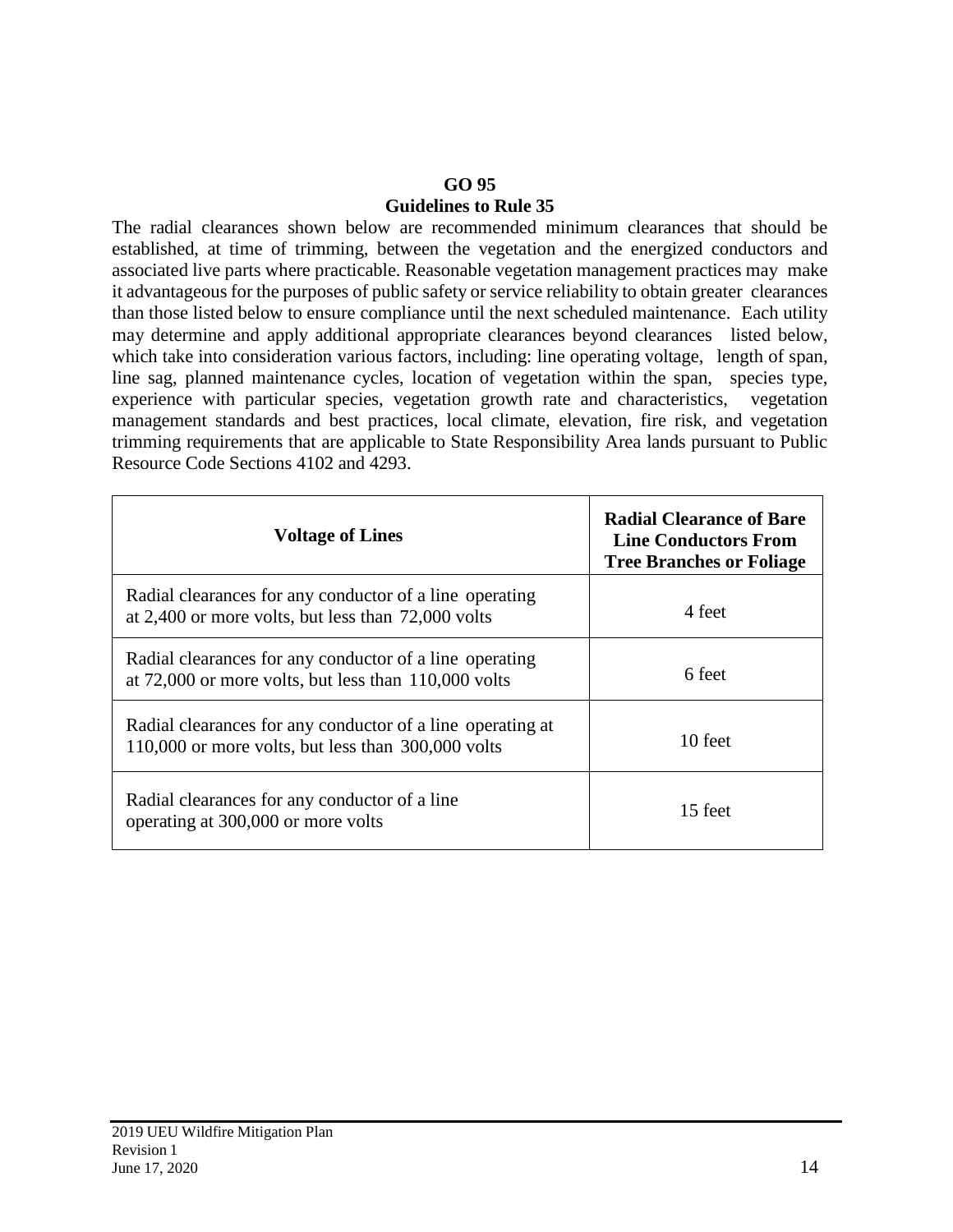In addition, UEU Wildfire Prevention Program (in development) will include the following enhancements

- No vertical coverage allowed above UEU transmission lines;
- Provide vegetation control in a 30-foot perimeter around the Power Plant and substations conductors.
- For public land, provide easement clear from ground to sky adjacent to UEU facilities;
- Work with adjacent customers to get approval for wider clearance on their land. This could include tall, diseased, leaning trees that appear to be at risk of falling into our lines.
- Perform additional vegetation removal for fuels reduction in the easement on an annual rotation to ensure CPUC recommended clearances are maintained based on the fire hazard zone where each transmission and distribution line is located;
- Consider undergrounding areas where heritage trees are prevalent.

# **B. STRATEGY - ENHANCED INSPECTIONS**

Inspection plays an important role in wildfire prevention. UEU currently patrols its system regularly and plans to increase inspections. UEU's current inspection activities includes several components including annual infrared (IR) patrol of overhead lines and substations, inspection of wood poles, 115 KV lines and GIS data collection and sharing.

Some of the enhancements UEU will be exploring include use of unmanned aerial vehicles with IR and possibly LIDAR (light detection and ranging) capability. The frequency of inspections will be increased in the high fire threat areas and when storms or other disasters have significantly impacted our system.

# **C. STRATEGY - SITUATIONAL AWARENESS**

Presently UEU is evaluating to upgrade an automated control management system that can be used during outages. UEU is also investigating advanced metering infrastructure (AMI) technology that has the ability to track customer outages as part of an Outage management System.

Other efforts will include the following technology in collaboration with Ukiah PD and Ukiah Valley Fire Authority.:

- Use unmanned aerial vehicles during high fire threat days for early detection, infrared inspection of hard to reach areas, and other uses in the interest of public safety;
- Communication system upgrades for wildfire and disaster response and recovery;

# **D. STRATEGY - OPERATIONAL PRACTICES**

UEU will operate the system in a manner that will minimize potential wildfire risks including taking all reasonable and practicable actions to minimize the risk of a catastrophic wildfire caused by UEU electric facilities. UEU will take corrective action for deficiencies when the staff witnesses or is notified of improperly install or maintained fire protection measures. In addition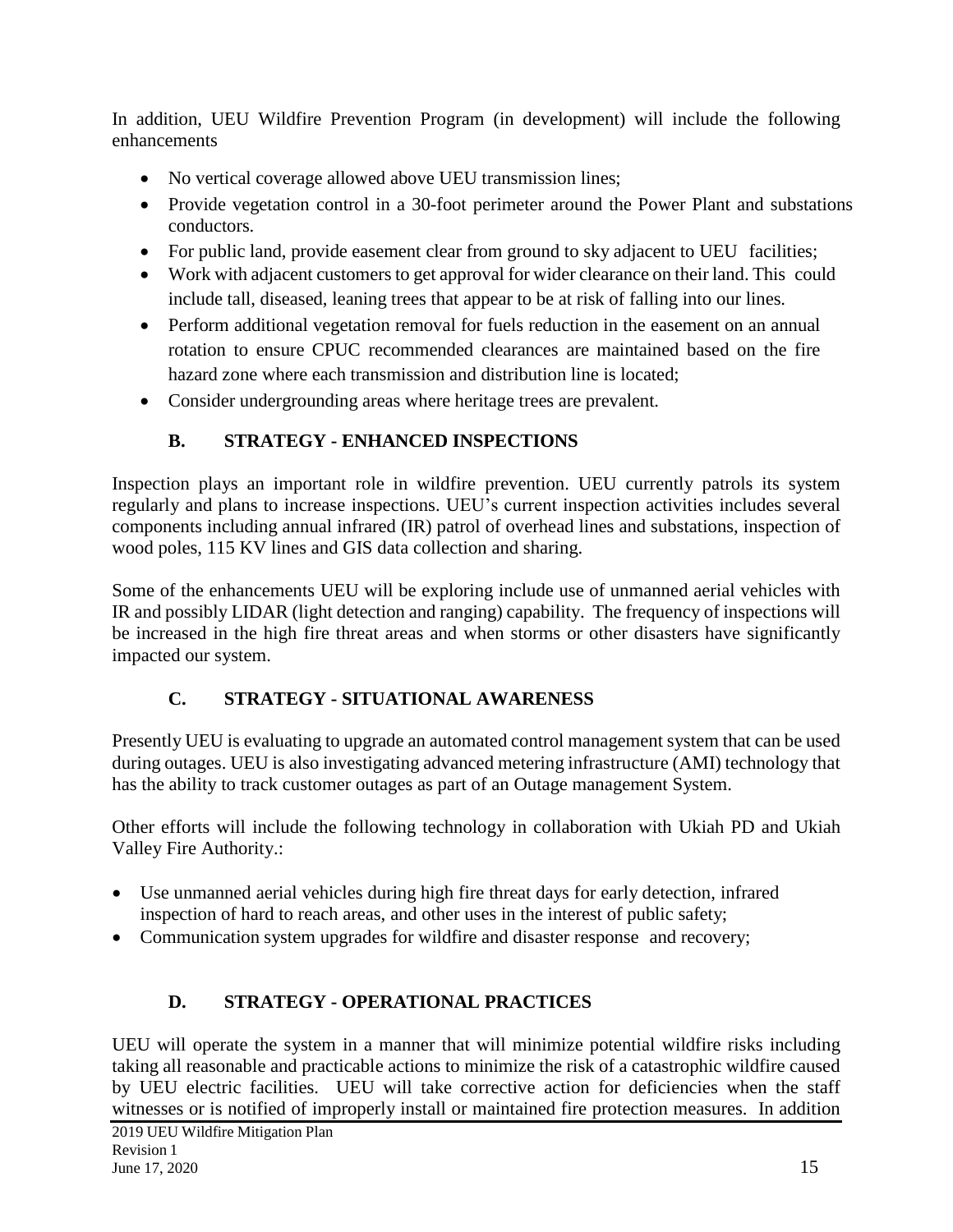to those general principles, several new operational practices will help reduce the risk of wildfire and improve the response time in the event of a fire including:

- During high wildfire, threat periods (red flag warnings) perform only essential work. A protocol will be developed that could include staffing at Orchard substation and Mendocino Hydroelectric power plant with an electrical technician or lineman, posting linemen in various parts of the city where the fire danger is higher, and having other field personnel patrolling the city. All personnel will directly report to Fire/Police any hazardous observations. All available UEU Staff placed on standby.
- Collect and maintain wildfire and system data necessary for the implementation and evaluation of this Wildfire Mitigation Plan.

# **E. STRATEGY - SYSTEM HARDENING**

UEU's electric facilities are designed, constructed, and maintained to meet or exceed the relevant federal, state, or industry standard. UEU treats CPUC General Order (GO) 95 as a key industry standard for design and construction standards for overhead electrical facilities. UEU meets or exceeds all standards in GO 95. Additionally, UEU monitors and follows as appropriate the National Electric Safety Code. In addition to standards, UEU develops a 5-year capital improvement plan that is considering some or all of the following:

- Addition of remote-controlled field reclosers possibly with arc detection technology;
- Poles with operating devices are cleared of flammable vegetation around them with a radius of 10'. Perform this for every wood pole in the system for resiliency;
- Provide or clear additional access paths along power line easements and to ensure access and ability to perform maintenance.
- As 115KV transmission poles reach end of useful life for Tier 2 areas, replace with steel poles in kind.
- Engineering Revise construction standards to implement arc suppression components, raptor framing, squirrel guards, tree wire, lightening arresters, and arc suppression fusing.
- Create design standards for new equipment for remote controlled reclosers and implement into the SCADA system.
- Convert overhead lines to underground as feasible and economic;
- Alternative Technologies- UEU will consider the feasibility of implementing alternative technologies, such as wire-break sensing and arc detection technology, as they become available and cost-effective.
- Replacement of overhead fuses with current limiting, non-arcing models in Tier 2 areas.

#### **F. STRATEGY - PUBLIC SAFETY AND NOTIFICATION**

The following is part of this WMP is to ensure a high level of communication with the community during high fire threat periods and disasters.

Coordinate with UVFA and UPD through the City's EOC during emergencies or large scale outages;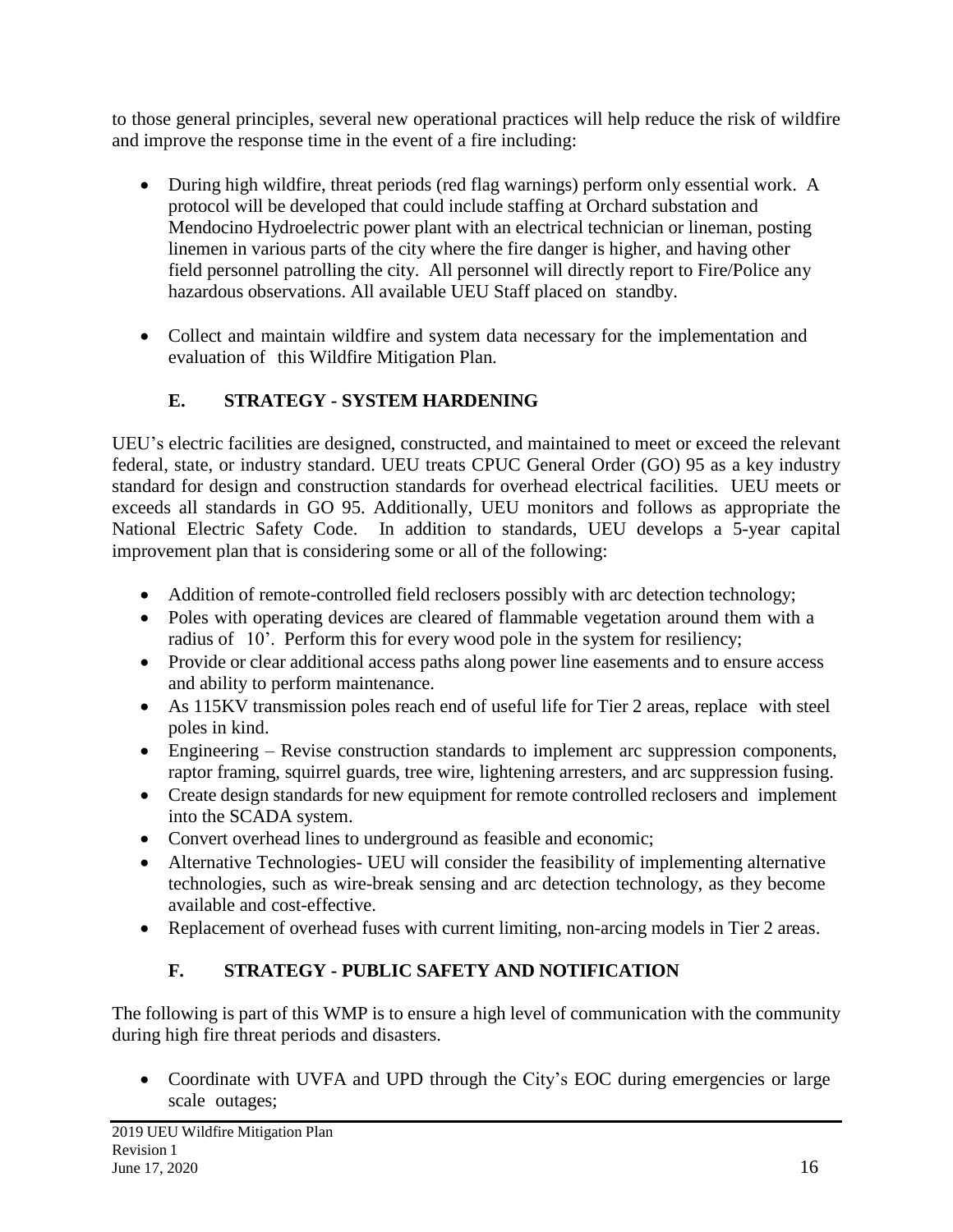- Utilize communications protocol with County EOC and/or Health and Human Services for notifications to vulnerable groups by utilizing available resources such as reverse 911, Nixle and other City and County wide notification systems;
- Actively update social media using the COU Communications Team;

# **G. STRATEGY - RECLOSING AND DEENERGIZATION**

For this first iteration of our Wildfire Mitigation Plan, we intend to make changes to our protection system during fire season so that circuits that are faulted do not attempt to reclose. UEU is currently in the process of designing and installing reclosers with radio communication to allow for remotely changing the reclose parameters. Currently three recloser locations are planned. **We will continue to shut off power when directed to by Ukiah Valley Fire, Police, Cal Fire, or other emergency responding agencies.** We will not preemptively shut off power during high fire threat periods for the following reasons:

- Our service territory is only 4.3 square miles and relatively compact and visible with proper technology;
- Turning off the power could put the community at higher risk to wildfire as it could impact water supplies and also create abnormal human activity that could increase opportunity for fire;
- We plan to have real-time information from staff located in areas identified as at risk of being subject to extreme weather conditions;
- We plan to use system hardening, situational awareness, vegetation management and the other strategies to avoid shutting off power.

# **H. STRATEGY - WILDFIRE RESPONSE & RECOVERY**

- During a high fire threat event, stage fire protection equipment in a ready status and the COU EOP on standby;
- Staff critical assets for coverage and necessary shift changes during fire events;
- Wildfire Response: Execute the City's EOP
- The City of Ukiah Electric Utility is a member of the California Utility Emergency Association, which plays a key role in ensuring communications between utilities during emergencies including mutual aid. UEU also participate in the Western Energy Institute's Western Region Mutual Assistance Agreement, which is a mutual assistance agreement covering utilities across a number of western states.

#### **I. PROGRAM – UEU WILDFIRE PREVENTION PROGRAM (In development)**

- **J. PROGRAM – UEU 5-year Capital Improvement Plan**
- **K. PROGRAM – COU EMERGENCY OPERATIONS PLAN**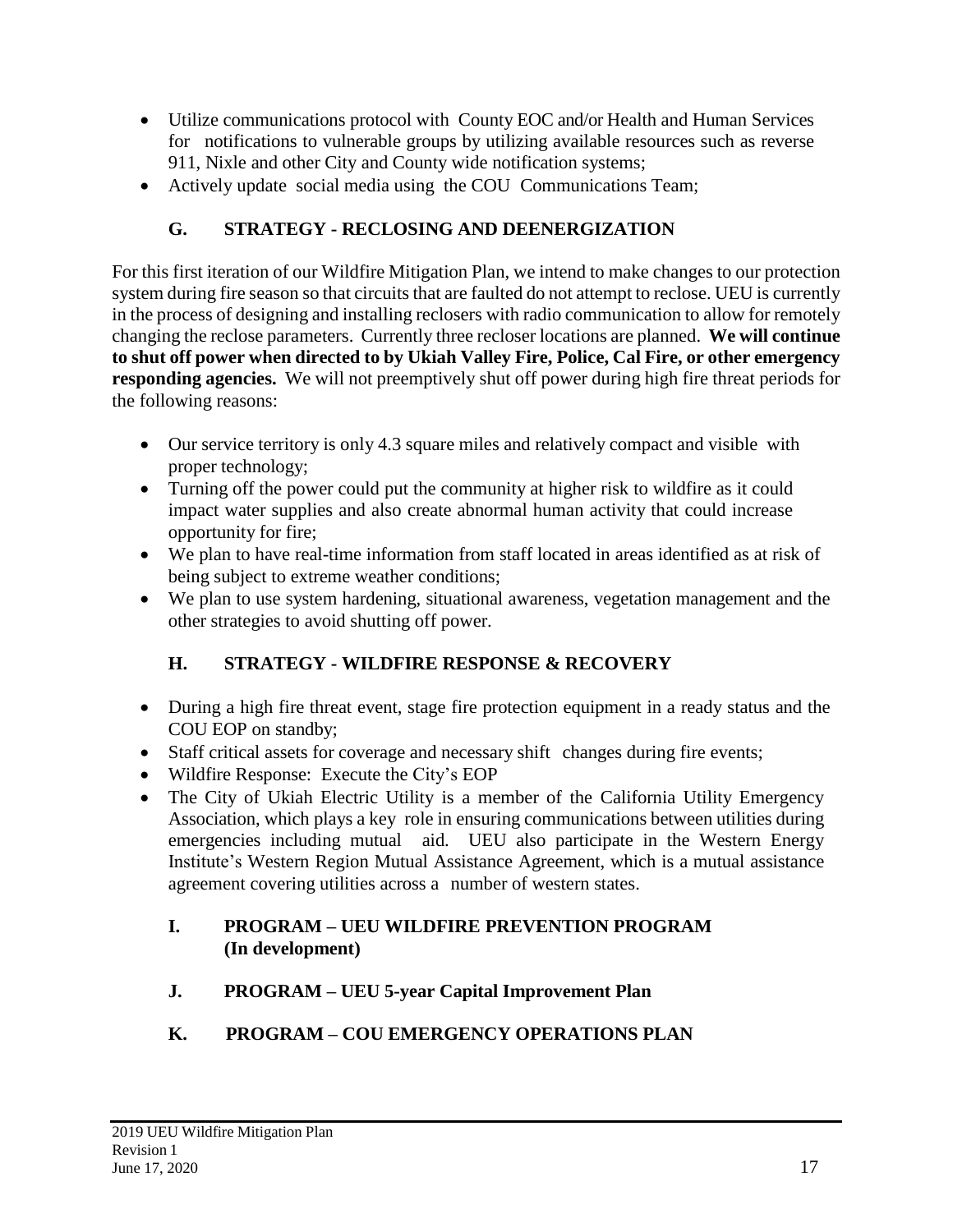#### <span id="page-17-0"></span>**6. COMMUNITY OUTREACH AND EDUCATION**

COU, UVFA, UPD and UEU will maintain a proactive outreach and education strategy to create public awareness of fire threats, fire prevention, and available support during a wildfire or large power outages. Prior to an emergency, communication will include regular messages related to wildfire prevention, such as right-of-way management, tree trimming, line inspection, or other relevant topics. Methods of communication will include newsletters (Power Line Newsletter), website updates, social media posts, and public service announcements.

#### <span id="page-17-1"></span>**7. RESTORATION OF SERVICE**

In the event of a wildfire or other emergency event, UEU will staff up to coordinate activities to restore service. UEU will restore power, following an event, in cooperation with UVFA, UPD, and COU Departments.

UEU management will oversee restoration and response activities. In the event that additional staff is needed, UEU may leverage mutual aid agencies, other City of Ukiah staff, and local aid organizations. The utility may also engage contractors on an as-needed basis.

The following describes the steps typically taken to begin the restoration process:

**Assessment.** UEU crews must patrol each line segment to determine the extent of damage that has occurred. The patrol involves assessing equipment access issues, any cleanup/debris removal issues and determining personal protective equipment requirements for the crews. UEU works with the local agency in charge of the fire to access impacted areas as soon as the area is deemed safe by fire officials.

**Planning.** After initial assessment, UEU supervisors, managers and engineers meet to plan the needed work. The team will work with system operations to prioritize the restoration efforts, targeting the circuits that serve the most critical infrastructure needs.

**Mobilize.** Based on the size and complexity of the rebuild/restoration efforts, UEU will coordinate the crews and material needs internally if possible. Mutual aid and contractors may be used on an "as needed" basis to provide additional support. Though UEU maintains a material vendor list and has contracts it can draw on for labor and material needs; though in instance of widespread catastrophic damage necessary materials and labor could experience shortages that may delay work.

**Rebuild.** The rebuild effort lead by UEU will commence as soon as areas become safe and accessible. The initial efforts will be to get the lines up and restore the damaged circuits. Depending on the extent of damage, demolition may be performed concurrently or after crews start installing new facilities. UEU will incorporate new materials and technologies as indicated and available.

2019 UEU Wildfire Mitigation Plan Revision 1 **Restore.** UEU, mutual aid, or contract crews will restore electric services to homes and businesses as soon as possible after the wildfire. Depending on the extent of damages, residential and business customers may have to perform repairs on their facilities and pass inspections by local agencies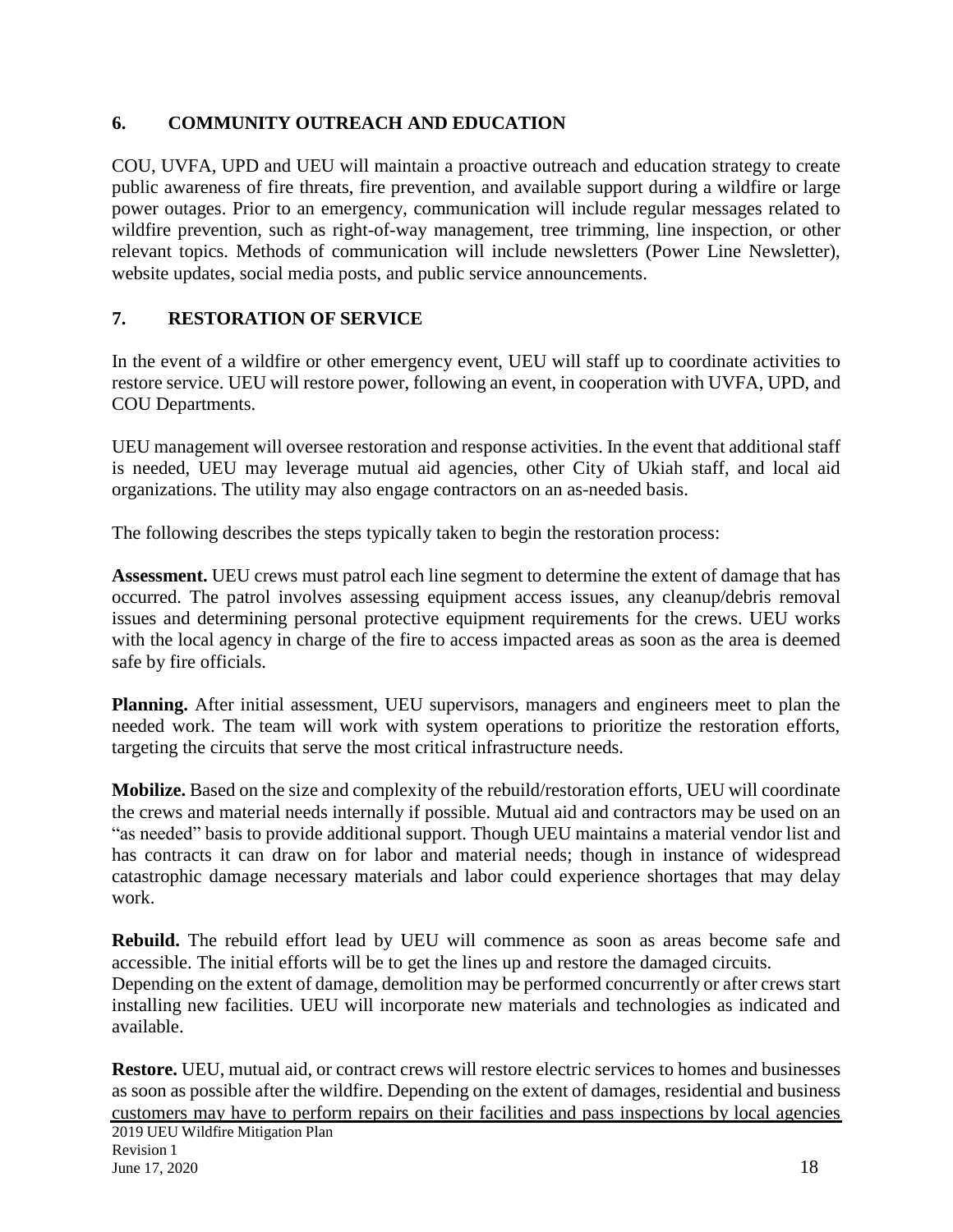prior to having full electric service restored.

In most cases, the following restoration priorities will be followed depending on the specific incident and available resources:

- Public safety in the affected areas;
- Worker safety in performing the restoration work;
- Life-support or critical customers:
- Critical infrastructure Hospitals, Key medical, City & County facilities and accounts; Sheriff's Department and jail, City Police and Fire Departments, other key utility facilities (e.g., water, sewage, gas, citywide communications), Incident Command Site or Base Camp, Incident Evacuation Centers, local broadcast and radio Stations, etc.);
- Major commercial activities/accounts critical to continuity of community services (e.g., gas stations, food stores, home supply stores, repair shops, eateries and lodging facilities, financial institutions, etc.;
- Reduce the total number of customers affected;
- Reduce the length of time customers have been without power.

In directing restoration efforts to best achieve the above priorities, UEU Operations Group personnel will generally find it most efficient to dedicate restoration resources to the following types of facilities in the following order of priority to optimally restore electric services:

- Transmission circuit (115 kV);
- Substation and Mendocino Power Plant Facilities;
- Distribution circuits (600 Amp -12 kV);
- Distribution feeders  $(200 \text{ Amp} 12 \text{ kV})$ ;
- Distribution transformers;
- Service lines.

#### <span id="page-18-0"></span>**8. EVALUATION OF THE PLAN**

#### **A. METRICS FOR MEASURING PLAN PERFORMANCE**

<span id="page-18-1"></span>UEU will track two metrics to measure the performance of this Wildfire Mitigation Plan: (1) number of fire ignitions; and (2) wires down within the service territory. Tracking the number of ignitions will assist in establishing if the strategies UEU is using for mitigation are working to decrease ignitions. Measuring the instances of wire down in the service territory will identify trends that could contribute to potential ignitions.

#### **Metric 1: Fire Ignitions**

For purposes of this metric, a fire ignition is defined as follows:

- a) UEU facility was associated with the fire;
- b) The fire was self-propagating and of a material other than electrical and/or communication facilities;
- c) The resulting fire traveled greater than one linear meter from the ignition point; and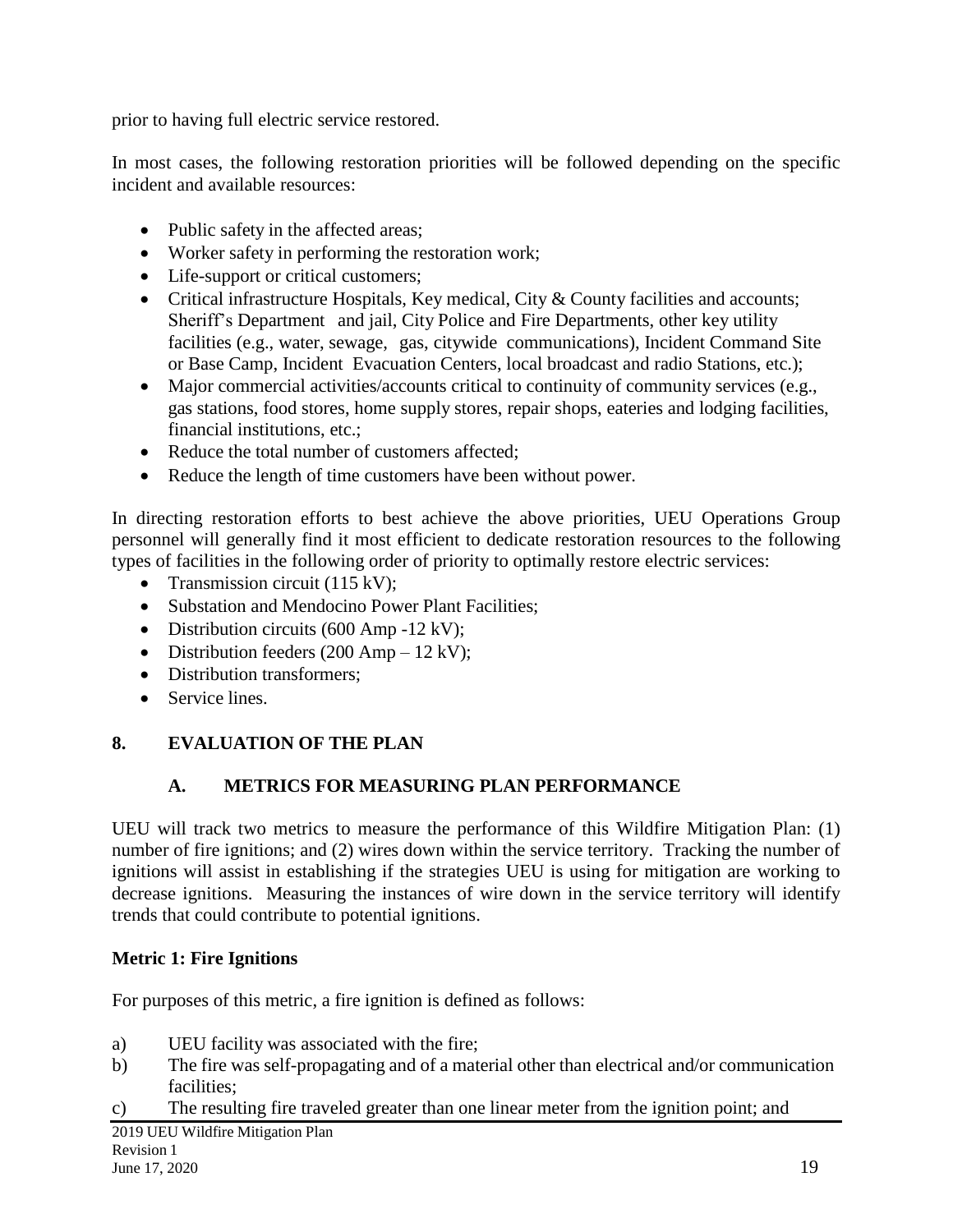d) UEU has knowledge that the fire occurred.

In future Wildfire Mitigation Plans, UEU will provide the number of fires that occurred that were less than 1 acres in size. Any fires greater than 1 acres will be individually described.

#### **Metric 2: Wires Down**

The second metric is the number of distribution and transmission wires downed within UEU's service territory. For purposes of this metric, a wires down event includes any instance where an electric transmission or primary distribution conductor falls to the ground or onto a foreign object. UEU will divide the wires down metric between wires down inside and outside of the High Fire Threat District. UEU will not normalize this metric by excluding unusual events, such as severe storms. Instead, UEU will supplement this metric with a qualitative description of any such unusual events.

#### **B. IMPACT OF METRICS ON PLAN**

<span id="page-19-0"></span>In the initial years, UEU anticipates that there will be relatively limited data gathered through these metrics. However, as the data collection history becomes more robust, UEU will be able to identify areas of its operations and service territory that are disproportionately impacted. UEU will then evaluate potential improvements to the plan.

# **C. MONITORING AND AUDITING THE PLAN**

<span id="page-19-1"></span>Review of this WMP will occur annually and any lessons learned will have the highest priority for improving steps in the plan, any reference programs, and the process for implementation. UEU will present this plan to the Ukiah City Council on an annual basis. The comprehensiveness of this WMP will be assessed by and independent evaluator with experience in assessing the safe operation of electrical infrastructure. The independent evaluator shall issue a report that will be presented to the Ukiah City Council and be made available on the City's Website.

#### **D. IDENTIFYING AND CORRECTING DEFICIENCIES IN THE PLAN**

<span id="page-19-2"></span>UEU staff and qualified external stakeholders are encouraged to identify Wildfire Mitigation Plan deficiencies or potential deficiencies to the Assistant Electric Utility Director as soon as possible when observed. The Assistant Electric Utility Director shall evaluate each reported deficiency and, if the deficiency is determined to be a valid plan deficiency, it shall be entered into a log with the following information:

- Date the deficiency was discovered;
- Description of the deficiency;
- Source identifying the deficiency (e.g., Internal Audit);
- Priority based on deficiency severity;
- Assigned corrective action including the date when it must be completed by;
- Assigned staff responsible for completing the corrective action;
- Date corrective action completed.